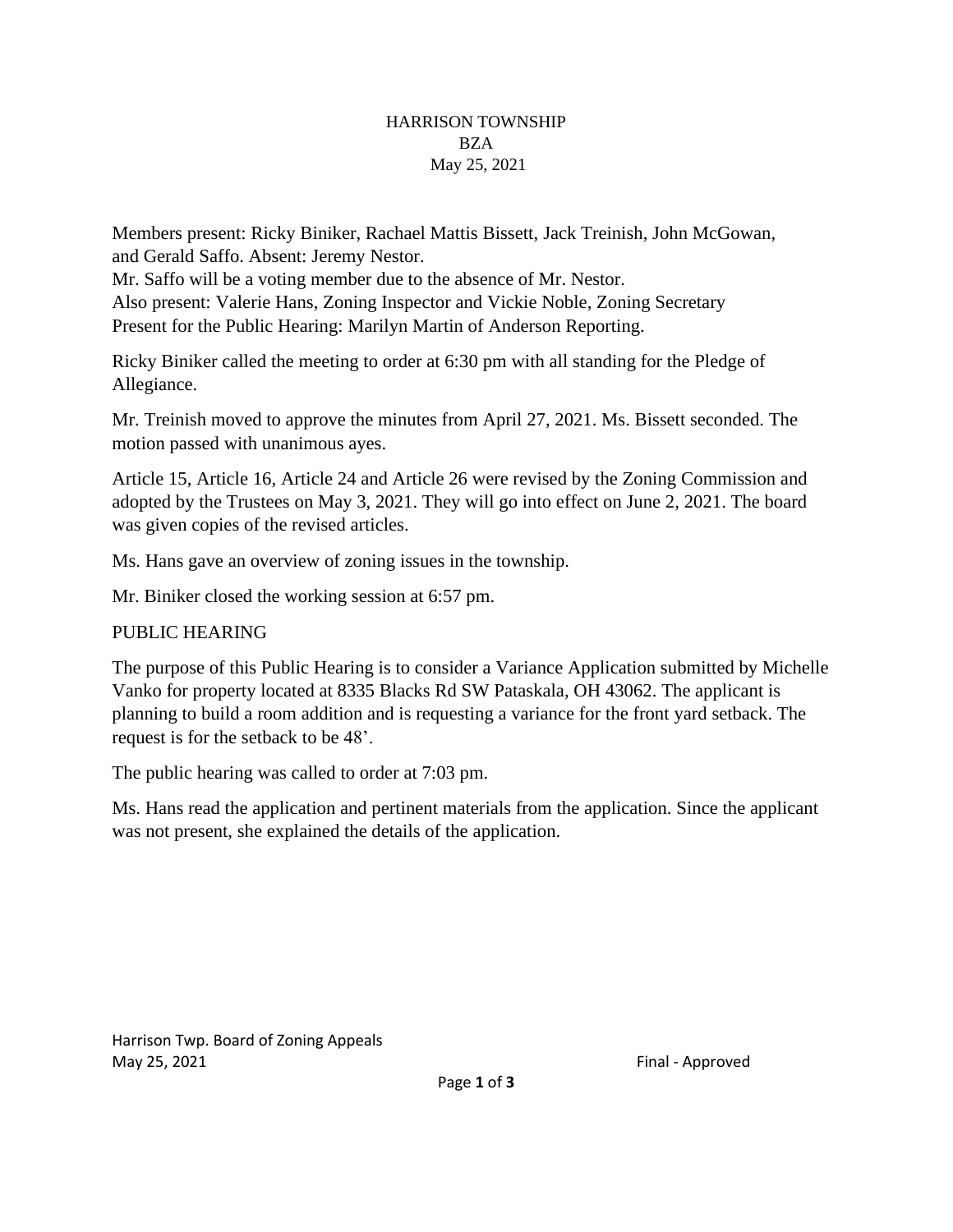Ms. Hans report:

*\*\*\*\*\*\*\*\*\*\*\*\*\*\*\*\*\*\*\*\*\*\*\*\*\*\*\*\*\*\*\*\*\*\*\*\*\*\*\*\*\*\*\*\*\*\*\*\*\*\*\*\*\*\*\*\*\*\*\*\*\*\*\*\*\*\*\*\*\*\*\*\*\*\*\*\*\**

*May 25, 2021*

*Harrison Township Zoning Inspector's report and recommendation for a variance application for 8335 Blacks Rd., S.W., Pataskala, Ohio 43062 submitted by Michelle Vanko.*

*The applicant is proposing to build a 20-foot by 24-foot room addition on their property 48 feet from the front property line.*

*This recommendation will follow the requirements of the Harrison Township Zoning Resolution Section 4.12 2. a-g Area Variance. The Board of Zoning Appeals shall review the particular facts and circumstances of this area variance in terms of the following standards and shall find adequate answers to the questions that establish the criteria for establishing practical difficulty in the use of the property.*

*a. Whether the property in questions will yield a reasonable return or whether there can be any beneficial use of the property without a variance.*

*The property in question will still yield a reasonable return and beneficial use of the property without a variance as there is an existing home on the property. However, the home cannot be enlarged in any way without a variance being granted.*

## *b. Whether the variance is substantial.*

*The property is zoned Manufacturing (M-1). The M-1 zoning district requires a front yard setback of 50 feet from the front property line for residential uses in this district. The variance is not substantial as it reflects a 4% (2 foot) variance from the 50-foot minimum front yard setback.*

- *c. Whether the essential character of the neighborhood would be substantially altered or whether adjoining properties would suffer a substantial detriment as a result of the variance. The essential character of the neighborhood would not be substantially altered, as there are other homes in the area that sit close to the road. Although the south side of Blacks Road is zoned M-1 the primary zoning use in the area is residential.*
- *d. Whether the variance would adversely affect the delivery of governmental services (e.g., water, sewer, garbage, medical, fire, police). This variance will not influence delivery of any governmental services as it does not change the ability for those services to reach existing residences.*
- *e. Whether the property owner purchased the property with knowledge of the zoning restriction.*

Harrison Twp. Board of Zoning Appeals May 25, 2021 **Final - Approved Final - Approved**